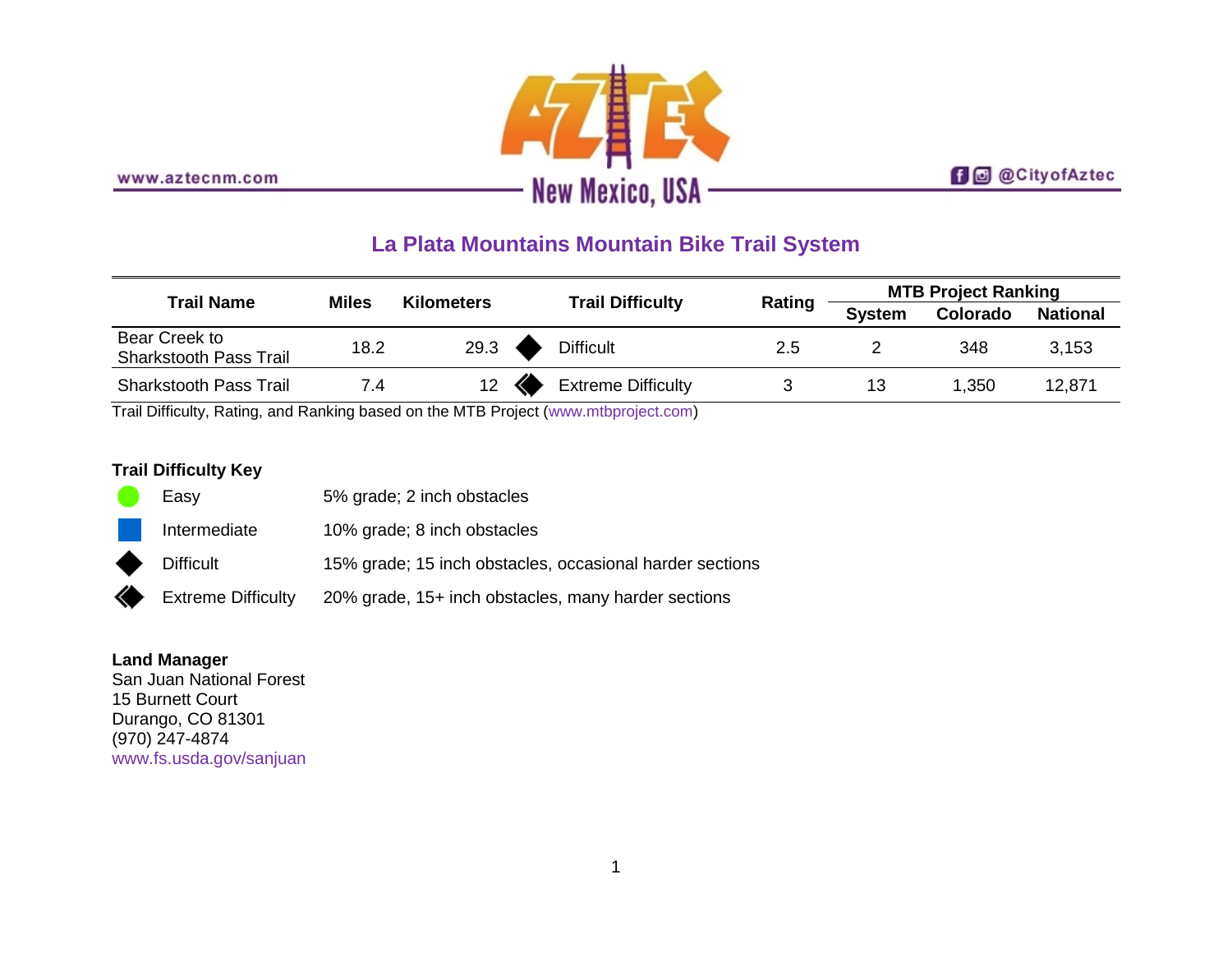#### **MTB Project Trail Comments**

# **Bear Creek to**

Sharkstooth Pass Trail dropping down Bear Creek before returning back to the road via the Gold Run trail. This trail has several This trail gives excellent views of the La Plata mountains, as it goes over Sharkstooth Pass, before then hike-a-bike sections, multiple stream crossings, and, if ridden earlier in the summer, multiple snow field crossings.

> From Mancos, turn right and drive up county road 42 until you reach Windy Gap. Most cars will be able to make it to Windy Gap, and 4WD vehicles can turn right on the road to Twin Lakes to drive directly to the trailhead. If you park at Windy Gap, there is an ATV trail that can be ridden down to the trailhead.

Once at the trailhead, begin climbing up Sharkstooth pass, with many excellent views of Hesperus Mountain along the way. Once above treeline, the trail gets much rockier and more difficult to ride. We ended up hiking quite a bit of it. Eventually you reach Sharkstooth pass. The pass gives the opportunity for an optional climb of Centennial peak, if you have the time. Sharkstooth pass is the point of no return, and going any further pretty much commits you to the entire ride.

Begin descending down the other side of Sharkstooth Pass. This is probably the steepest section of the trail, and crosses a couple talus fields. This section of trail can contain a lot of snow as well earlier in the season.

Once below tree line, you'll come across a trail junction, choose to go left on the Bear Creek trail. From here you have about six and a half miles of downhill riding, with the trail becoming mellower and easier as you descend the valley.

After riding down Bear Creek, there will be a bridge on the left that starts ascending up the Gold Run trail. This trail is quite steep, and we ended up hiking most of it, around two miles or so. This was probably the most tiring section of the ride for me.

Eventually, you climb up out of the valley and are back on a dirt road. Turn left on the road and follow it back to Windy Gap. Once at Windy Gap, turn left and find the ATV trail to go back down to the trailhead.

**Sharkstooth Pass Trail** From Mancos, head North on county road 42, which becomes forest road 561. Follow the signs to Transfer Camp Ground and from there to Sharkstooth trailhead. Most cars will be able to make it to Windy Gap, and 4WD vehicles can turn right on the road to Twin Lakes to drive directly to the trailhead.

> The trail starts on a steep 1.6 mi ascent to Sharkstooth Pass, with many excellent views of Hesperus Mountain along the way. Sharkstooth begins with a mixture of scree and smooth singletrack, then passes